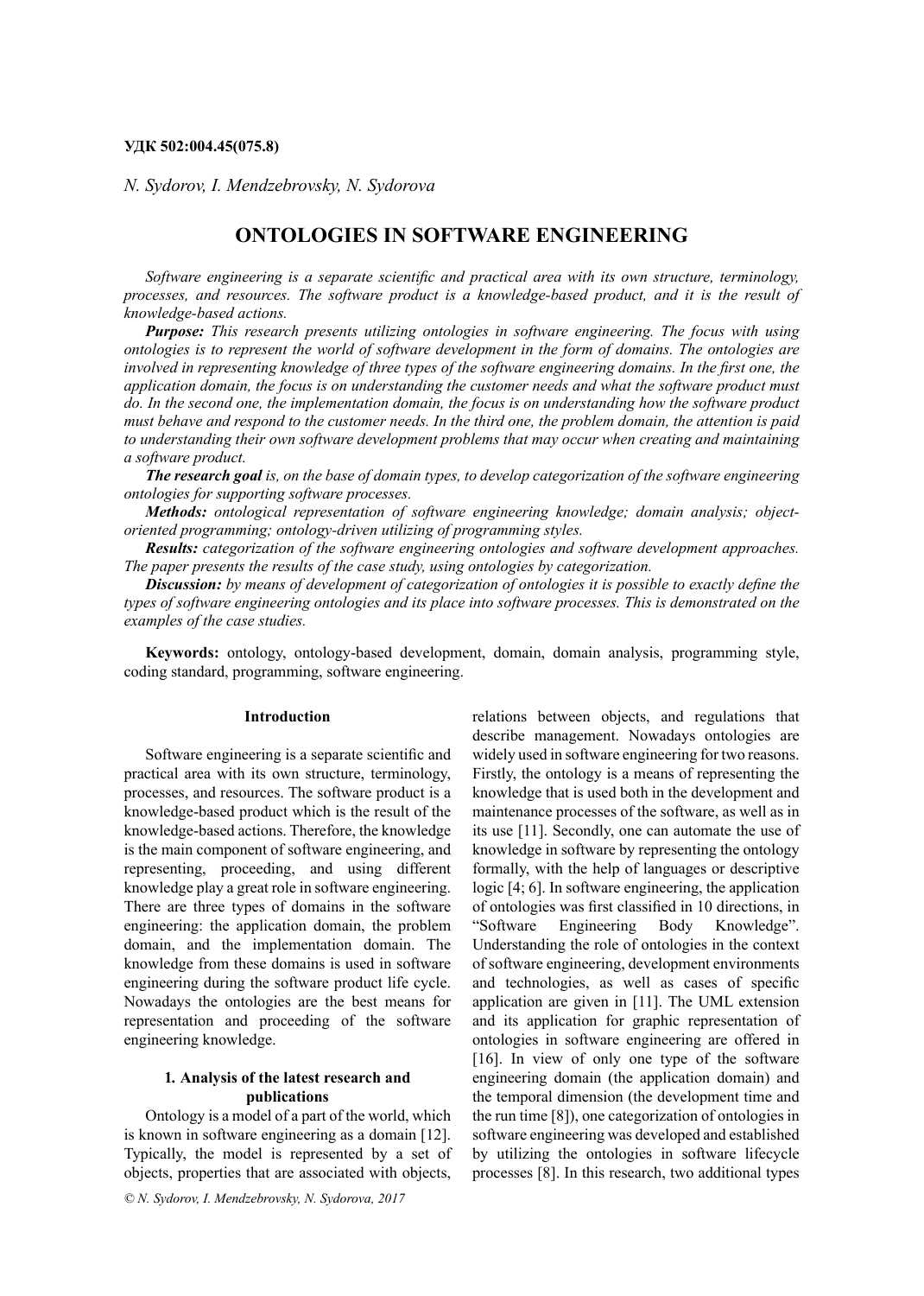of the software engineering domains (the implementation domain and the problem domain) are added, and the additional temporal dimension – pre-development time – is introduced.

### **2. Purpose and objectives of the research**

This research presents utilizing ontologies in software engineering. The focus in utilizing ontologies is made on the representation of the software engineering world in the form of domains. The ontologies are involved in representing knowledge of three types of domains. In the first one, the application domain, the focus is on understanding the customer needs and what the software product must do. In the second one, the implementation domain, the focus is on understanding how the software product must behave and respond to the customer needs. In the third one, the problem domain, the attention is paid to understanding their own software development problems that may occur when creating and maintaining a software product during the software product life cycle. The research hypothesis is that the domain view can assist in understanding the role of ontology in the software engineering. The research goal is to present utilizing ontologies in software engineering in the whole and on the examples of case studies of the authors.

### **3. Ontologies in the software engineering. Categorization of ontologies and software development approaches**

The categorization of ontologies is introduced on the base of two categories [8]: a domain and a software process. In this research its categories are also used. But our categorization is built on the connection terms domain and the software process, as in [5]: the essence of the software process is the progression from the identification of the need in some application domain to the creation of a software product in the implementation domain that responds to that need. Thus, the software process involves two domains: the application domain where the task is to be solved, and the implementation domain where a software-based solution to that task is to be executed. In this research, the third domain is used. It is termed the problem domain, where the software engineering problems are to be solved. For example, the new method or (and) technology is (are) the need for solving tasks from application or (and) implementation domains. Considering the added temporal dimension [7] and pre-development time dimension, in this research the three temporal dimensions are regarded: pre-development time, development time, and run time. The main actions

during the pre-development time are the actions of the domain analysis [9]. For the implementation domain and the application domain, these actions are fulfilled for the legacy software products. In view of approaches of using ontologies in the software engineering [8] and processes of the software life cycle [12], the following categorization of ontologies was proposed in this research. The software engineering ontologies are divided into the software engineering domain ontologies (application ontologies, implementation ontologies, problem ontologies) and the software engineering processes ontologies (pre-development time ontologies, development time ontologies, run time ontologies). The software engineering domain ontologies that are created during the pre-development time are called pre-development-time ontologies and consist of reusable components, and they are used in the development-time and run-time software engineering processes of the software life cycle.

#### **4. Case study**

This part of the article presents the results of a case study, using ontologies by the introduced categorization. In section 4.1, the examples of predevelopment time ontologies are presented. Section 4.2 presents the examples of run time ontologies for the developer and user.

#### **4.1. Domain analysis ontologies**

Software reuse can be improved by identifying objects and operations for a class of similar software products, i.e., for a certain domain. In the context of software engineering, domains are application, implementation and problem areas. Airline reservation (application domain), education software tools (implementation domain), green software problems (problem domain) are examples of such domains. The domain engineer captures and organizes this information in a set of domain models with the end of making it reusable when creating a new software product. For the formal representation of the results of the domain analysis, ontologies can be utilized. In the case study, the domain model is a description of objects, properties, and relations in the domain, and it consists of the following [3]: the domain language, the competencies and skills repository, a software engineering education template. The main problem of the domain analysis is creating a set of tools for automatic utilizing of the concrete domain analysis method [9]. The method of domain analysis depends on the domain characteristics and the domain analysis goals. Paper [9] proposes an approach for automation creating domain analysis tools on the base of the MS Office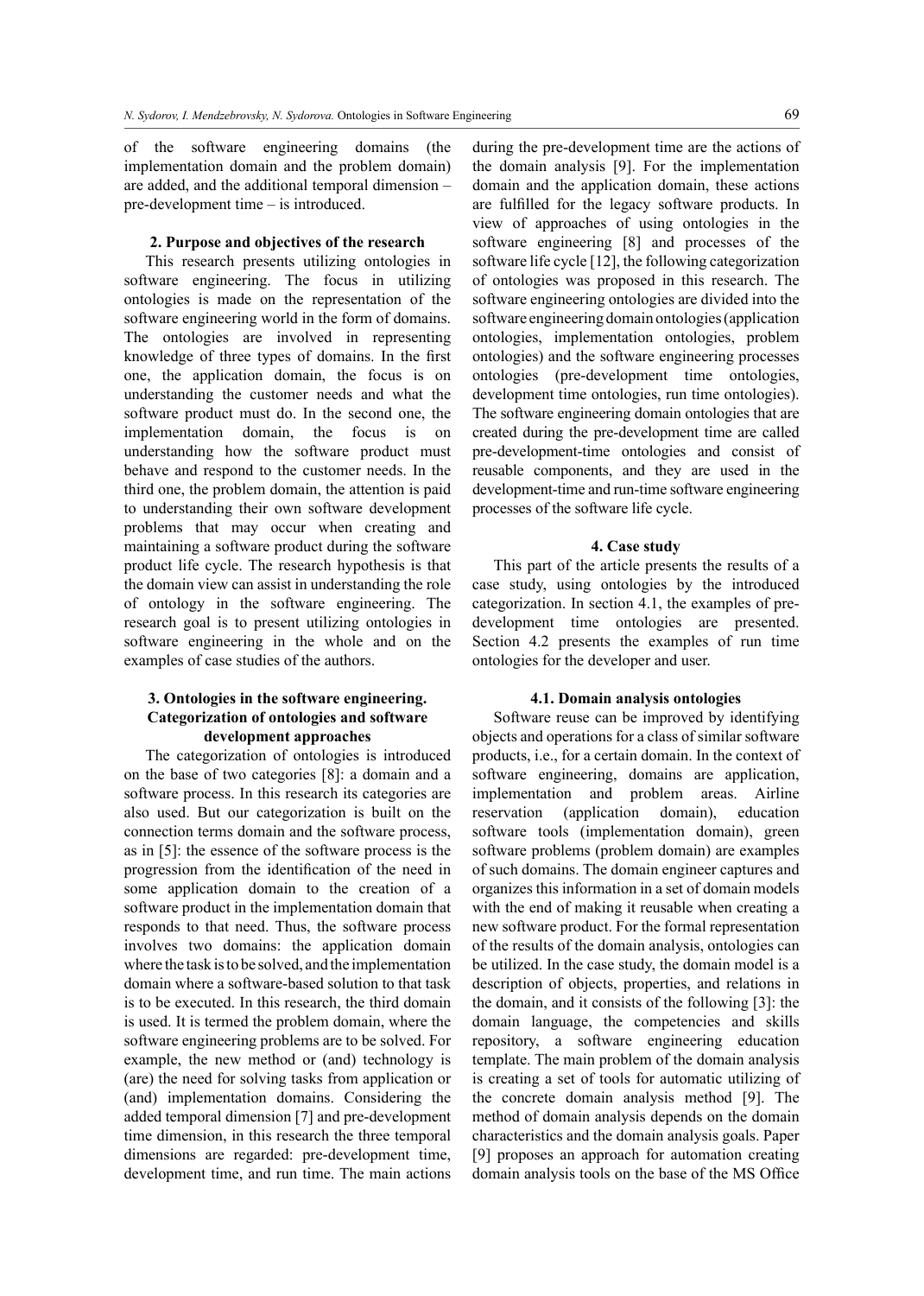platform. Provision of domain analysis by using the developed tools is considered on the example of an educational application domain for specialty "Software engineering". The competencies of a specialist are considered as reusable components. The application domain includes, but is not limited to, existing knowledge recommendations in the field under consideration [1; 2], the existing education system, and the legislation. The result of the domain analysis is a list of competencies and disciplines, as well as a reusable template for the "Software engineering" education standard in Ukraine.

# **4.2. Ontology-driven using of programming styles**

Activities of a programmer will be more effective, and the software will be more understandable if within the process of software development, the programming styles (standards) are used, providing clarity of software texts. Programming stylistics problems arose before the structured programming period, but nowadays they remain relevant [13]. Paper [15] proposes a new method of programming styles application based on the ontology. To apply the style, a programmer should solve two tasks: study the description of the style and use and control the style during the coding stage. Thus, it requires two tools: one for studying the style and the other one to control the use of this style. Both tools are based on the presentation of the style. That is why the form of this presentation affects the efficiency of processes performed by a programmer and the efficiency of the tools. It is proposed to use the ontology as a form of knowledge representation about a programming style [14]. Using an appropriate tool (e.g. Protégé [10]), a formal representation of programming style – an

ontology is developed. A programmer uses the ontology for coding. Therefore, two tools are required: one for creating an ontology and assisting the programmer, the second one to control the implementation of the style during the coding stage. For these tools two categories of ontologies are needed. The first one, the run time ontology for the ontology-enabled architecture is the result of the ontology-driven pre-development and from this position, it is the application domain ontology. The second one, the run time ontology for the ontologybased architecture is the result of combined utilizing both the ontology-driven pre-development and the ontology-based architecture, and from this position, it is the application domain ontology. The first tool creates the run time ontology template (a reusable asset), which is defining general programming standards properties. A style analyst uses Protégé setup template on a particular programming standard. Then the programmer uses an ontology in the run time to study the programming standard (the ontology-enabled architecture). The second tool is the reasoner [6; 14]. In terms of descriptive logic, the reasoner solves one major problem: verifies the consistency of the ontology [4]. This problem has certain features for the task of programming style implementation [14].

#### **Conclusion**

This research proposes categorization of the software engineering ontologies for supporting software processes. Solutions on categorization scheme are presented. Implementation details of categorization are given on the examples of case studies of the domain analysis and naming the styles for Java convention.

#### *References*

- 1. Бондаренко М. Модель випускника бакалаврату «Програмна інженерія» / М. Бондаренко, М. Сидоров, Т. Морозова, І. Мендзебровський // Вища школа. – 2009. –  $Ne 4 - C. 50-61$ .
- 2. Сидорова Н. М. Формування готовності бакалаврів з інженерії програмного забезпечення до професійної комунікації / Н. М. Сидорова // Вісник НАУ. – 2012. – № 3. – С. 94–100.
- 3. Сидоров М. О. Доменний аналіз шлях доказової побудови галузевих освітніх стандартів / М. О. Сидоров, І. Б. Мендзебровський, І. В. Малін // Наукоємні технології. – Київ : НАУ, 2009. – Т. 4, № 4. – С. 59–63.
- 4. Baader F. The Description Logic Handbook: Theory, implementation, and applications/ F. Baader, D. Calvanese, D. McGuinness [et al.]. – Cambridge University Press, 2003. – 320 р.
- 5. Blum B. I. A taxonomy of Software Development Methods / B. I. Blum // Communication of the ACM. – 1994. – Vol. 37, no. 11. – P. 82–94.
- 6. Dentler K. Comparison of Reasoners for large Ontologies in the OWL 2 EL Profile [Electronic resource] / K. Dentler, R. Cornet, A. Teije, N. Keizer. – Mode of access: http://www.

semantic-web-journal.net/sites/default/files/swj120\_2.pdf. Title from the screen.

- 7. Guarino N. Formal ontology in information systems / N. Guarino // Proceedings of FOIS'98, Trento, Italy, 6–8 June 1998. – Amsterdam : IOS Press, 1998. – Р. 3–15.
- 8. Happel H. Applications of ontologies in software engineering / H. Happel, S. Seedorf // Proceedings of 2nd International Workshop on Semantic Web Enabled Software Engineering (SWESE 2006). – Athens, GA, U.S.A., 2006. – Р. 1–14.
- 9. Medzebrovskiy I. B. Domain analysis tool / I. B. Medzebrovskiy // Матеріали Міжнародної конференції «Інженерія програмного забезпечення 2017». – Kиїв : НАУ, 2017. – Р. 30.
- 10. Protégé [Електронний ресурс]. Режим доступу: http:// protege.stanford.edu. – Назва з екрана.
- 11. Ruiz F. Сhapter 2. Using Ontologies in Software Engineering and Technology / F. Ruiz, J. Hilera // Ontologies for Software Engineering and Software Technology / Coral Calero, Francisco Ruiz, Mario Piattini. – Berlin, Heidelberg : Springer, 2006. – Р. 62–102.